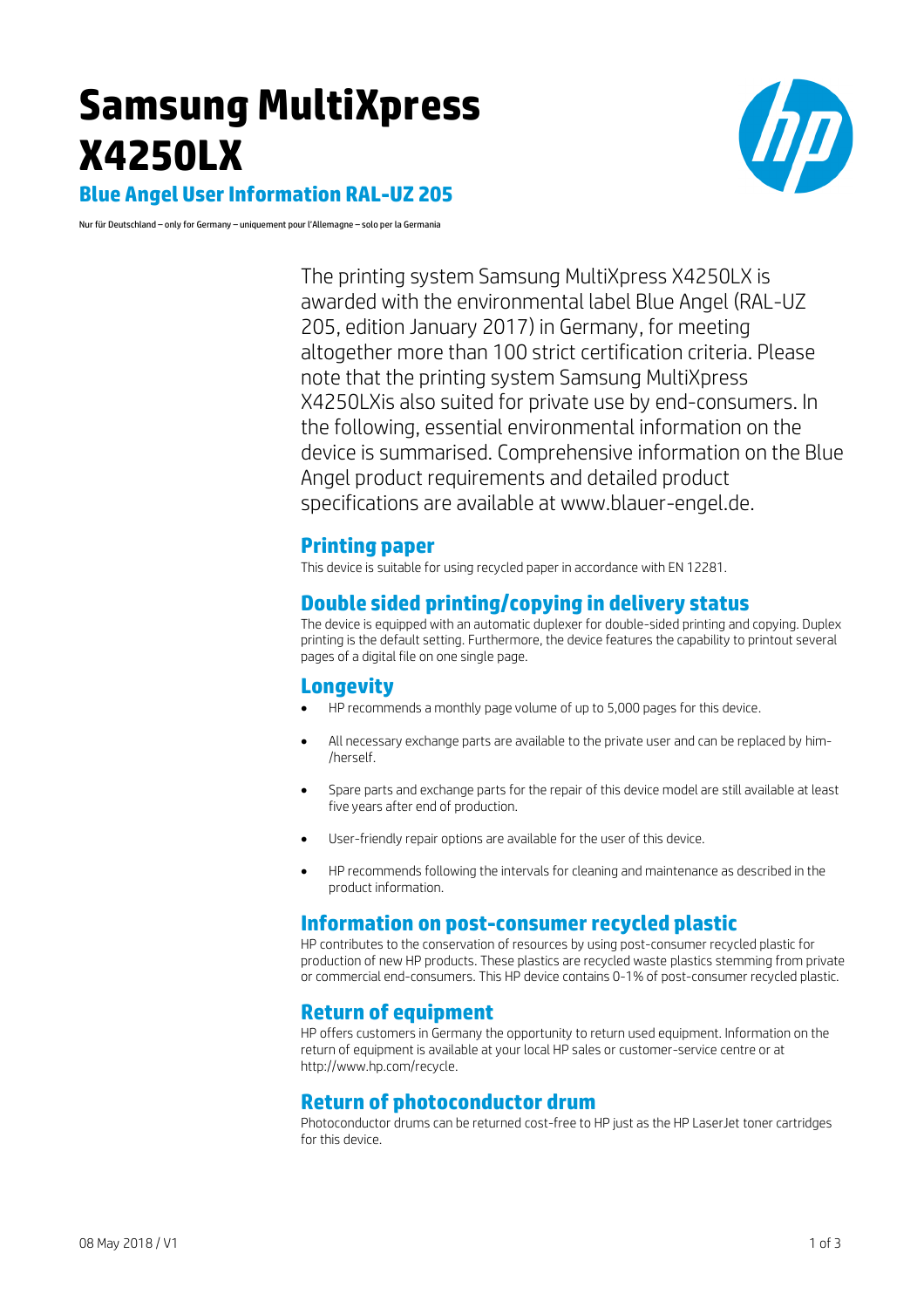### **Return of consumables**

In Germany and many other countries, HP toner cartridges for this device as well as the waste toner container can be returned cost-free to HP as part of the return and recycling programme. The packaging of each new HP toner cartridge contains information on how to participate in this programme. Or visit our website: http://www.hp.com/recycle.

### **Yields of consumables**

The HP toner cartridges CLT-Y808S, CLT-M808S, CLT-C808S and CLT-K808S shipped with the product have a reference yield of 20,000/30,000 pages (colour/mono), determined according to ISO/IEC standard 19752.

The yield of these toner cartridges may be reduced as a consequence of the initial commissioning process or calibration processes of the printing system.

#### **Information on handling of the toner modules**

- Please leave HP LaserJet toner cartridge in its despatch packaging until you need it for use in your printer; when inserting the HP toner cartridge, please follow the information on handling.
- HP toner cartridges should never be opened by force. If toner dust escapes, e.g. as a result of inappropriate handling, inhalation of dust and skin contact are to be avoided as a precautionary measure.
- In case of skin contact wash affected areas thoroughly with soap and cold water. HP toner cartridges are to be kept out of the reach of children.

## **Air emissions**

With original HP toners, the device passes the air emission test for monochrome and colour printing according to RAL-UZ 205. Since plastics of new electrical devices generally release small amounts of volatile substances into the room air, we recommend providing sufficient air exchange in rooms where new devices are set up.

# **Noise emissions**

Declared sound power level for one-sided printing  $(L_{Wdd})$ In monochrome print mode 25 pages/minute: 6.80 Bels and 68.0 dB<br>In colour print mode 25 pages/minute: 6.82 Bels and 68.2 dB In colour print mode 25 pages/minute:

#### **Energy**

#### Energy information on Samsung MultiXpress X4250LX

The consumption of electric power depends on its properties and on the way it is used. Samsung MultiXpress X4250LX is designed and pre-set in a way to allow you to reduce electricity costs.

Directly after the last print or copy job, Samsung MultiXpress X4250LX switches over to an electric power saving mode. If the device switches over to electric power saving modes, you can save electricity and operating costs. If the device is to print or copy again, there can be a short delay – this is called return time. However, the device meets the strict Blue Angel requirements for a return time (http://www.blauer-engel.de).

You can save electricity costs by shortening the device's activation times as it will switch over to an electric power saving mode more quickly. If you extend the activation time or deactivate the electric power saving mode, you should consider that consequently the device will consume more electric power and might no longer meet the maximum value for electric power consumption of the Blue Angel. We recommend not extending the activation times.

The device is so designed as to ensure that it can be switched to the Off-mode (Hard switch) by pressing the on/off switch up to twice a day without suffering damage. This device does not have a switch by which it can be completely disconnected from the mains. When after having switched off the device you pull out the power plug, electric power consumption is completely stopped.

The table below lists the individual power consumption values as well as activation and return times (factory setting). With these values the device meets the Blue Angel requirements.